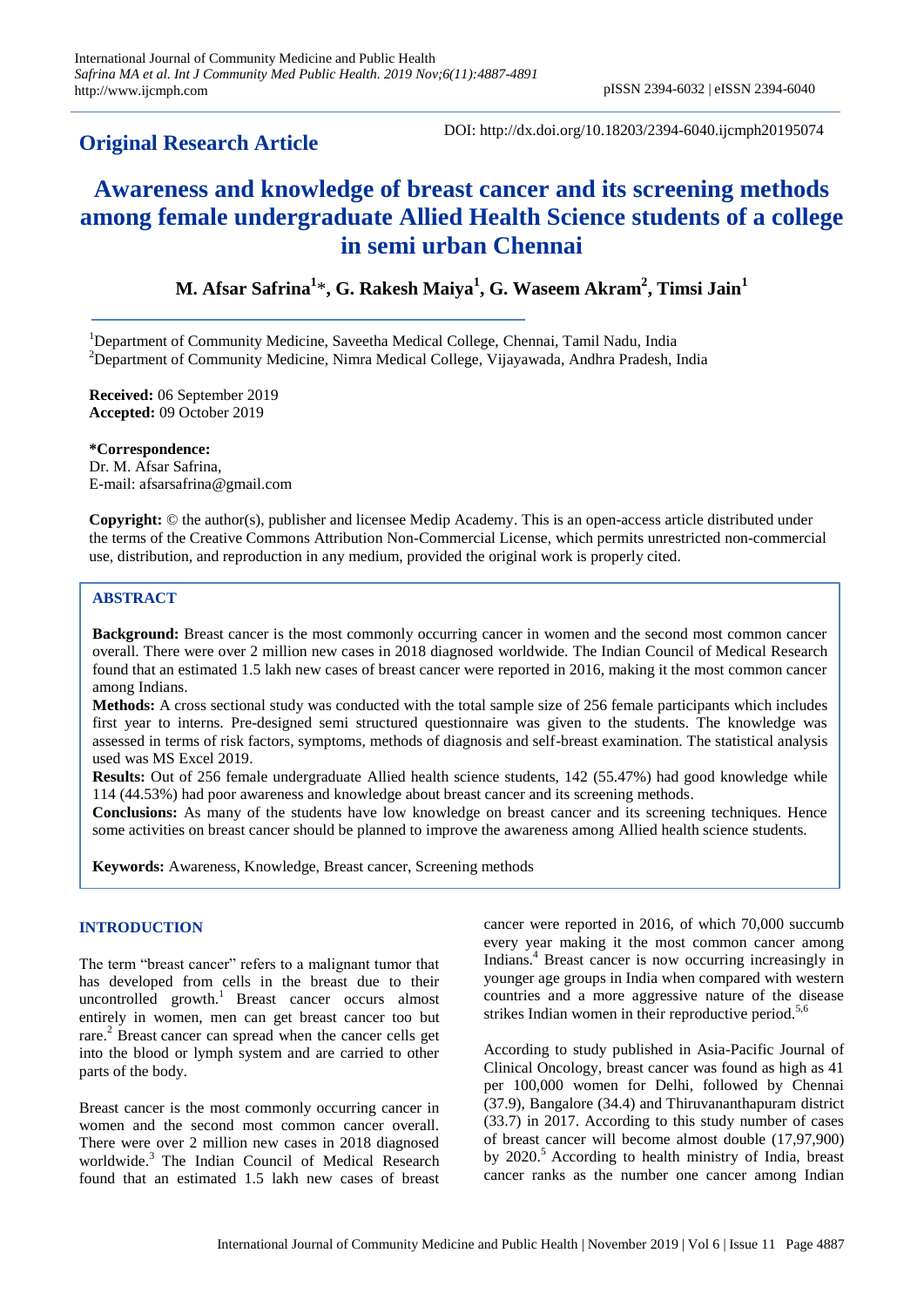females with rate as high as 25.8 per 100,000 women and mortality of 12.7 per 100,000 women. India continues to have a low survival rate 66.1% whereas US and Australia had survival rates as has 90%, according to the study.<sup>7</sup>

Breast cancer is a progressive malignant disease and can easily undergo metastasis. Detection of small tumors, which are more likely to be in the early stage of the disease would improve prognosis. As one of the health care worker general awareness among Allied health science students about breast cancer, associated risk factors, and procedure to identify any abnormality in the breast are important, as they can identify the high risk women, and guide them appropriately. So this study was carried out to assess the level of awareness and knowledge of breast cancer among female undergraduate Allied health science students of a college in Chennai.

#### **METHODS**

This study was a cross sectional study about breast cancer awareness among female undergraduate Allied health science students in a college in Chennai, Tamil Nadu. All the three years  $(1^{st}, 2^{nd}, 3^{rd})$  and undergraduate internship students were included. Simple random sampling was used to select the female students of respective year. The sample size is 256 (prevalence 60%, relative error 10%, confidence level 95%). The study period was 3 months (June-August 2019).

A self-administered pre-designed and pre-validated semistructured questionnaire was given to 92 (out of 140 first year girls), 81 (out of 128 second year girls), 58 (out of 96 third year girls) and 25 (out of 56 interns) to evaluate the awareness and knowledge on breast cancer (risk factors, symptoms and screening test). There were two sections containing questions on awareness of breast cancer and knowledge of screening methods. The questions included both (yes/no/I don't know) and multiple choices. Each correct answer assigned a score

of 1. Some questions were given score of 2 depending upon the importance (e.g., clinical breast examination is recommended for family history of breast cancer), while an incorrect answer or "don't know" scored zero. A total score for each participant was computed by summation of the number of correct answer.

Students who had a total score from 0 to 29 out of 60 marks were considered to have poor awareness and knowledge, those who acquired a score between 30 to 60 were considered to have good awareness and knowledge respectively. Data was analyzed by using MS Excel. Informed consent was obtained from the participants and the study was started after getting approval from the ethics committee of Saveetha Medical College, Chennai.

#### **RESULTS**

Figure 1 depicts that 142 (55.47%) had good awareness and knowledge while 114 (44.53%) had poor awareness and knowledge and total number of students participated in study was 256.







**Figure 2: Level of awareness and knowledge on breast cancer among 1st, 2nd, 3rd year and internship students.**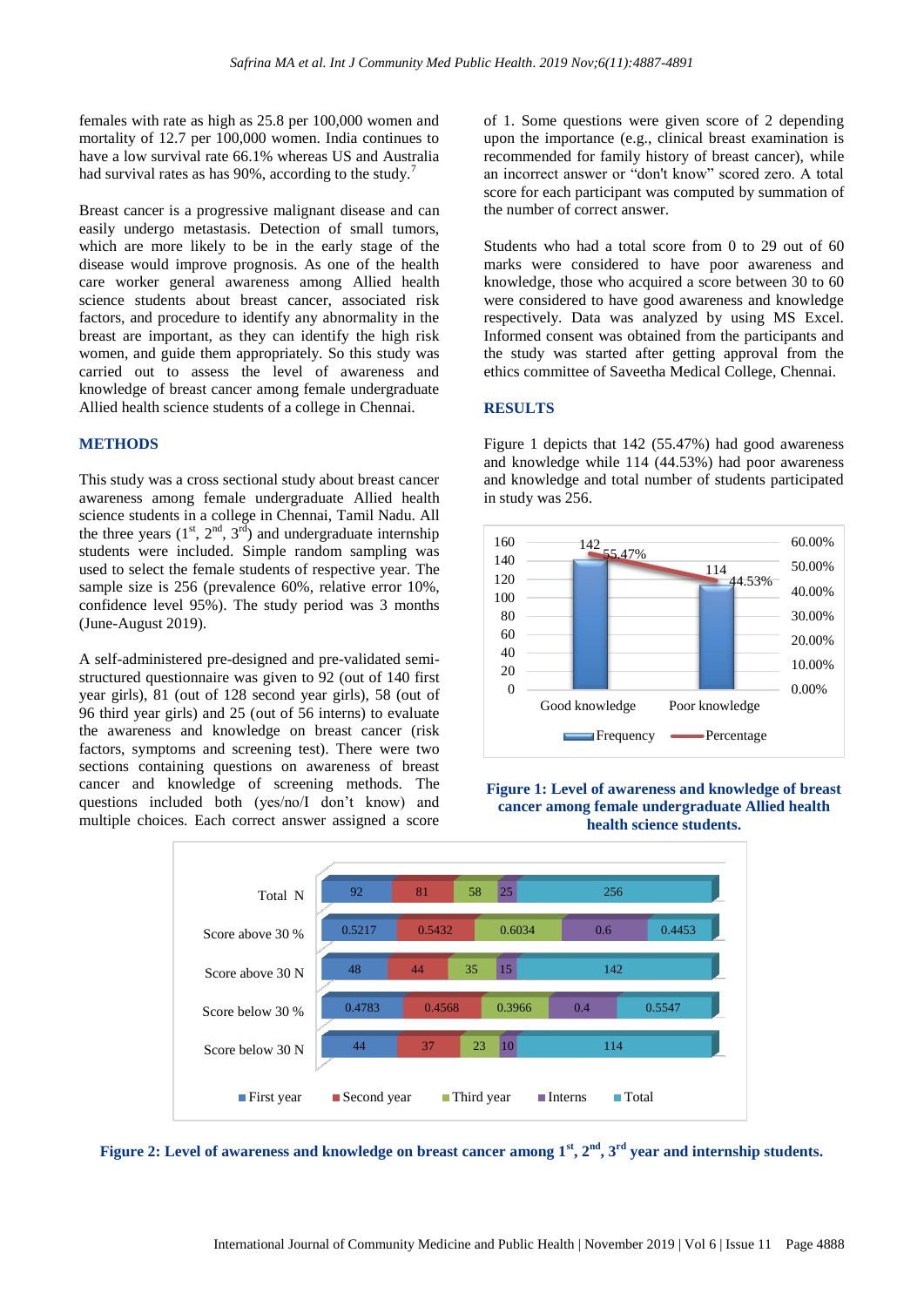Figure 2 shows that similar level of awareness and knowledge is found among all the three years of students and interns.

In Table 1, 100% of students are heard of breast cancer. A large percentage of students were unaware of obesity (21%), drinking alcohol (27%), oral contraceptive pills (35%), first child after 35 years (41%) are risk factors of breast cancer. Students were moderately aware of the symptoms of breast cancer. 49% were aware that lump in armpit is due to spread of breast cancer. Regarding screening methods, awareness is satisfactory.

Table 2 shows that only small percent of students know when breast self-examination (BSE) should be started (20%) and when should be done during every month (21%). Surprisingly only 13% know clinical breast examination is done by hand others believe it is done using machines like ultra sound and mammogram.

#### **Table 1: Level of awareness on risk factor, symptoms and screening tests of breast cancer.**

|                                                                   | <b>Frequency</b> | $\frac{0}{0}$   |
|-------------------------------------------------------------------|------------------|-----------------|
| Have you heard of breast cancer?                                  | 256              | 100             |
| <b>Risk factors</b>                                               |                  |                 |
| Age                                                               | 144              | $\overline{56}$ |
| Obesity                                                           | 54               | 21              |
| Women who don't breastfeed                                        | 135              | 53              |
| Nulliparous women                                                 | 87               | 34              |
| <b>OCP</b>                                                        | 89               | 35              |
| Hormonal therapy                                                  | 172              | 67              |
| Family history of breast cancer                                   | 145              | 57              |
| Previous treated tumour of breast                                 | 177              | 69              |
| Smoking                                                           | 115              | 45              |
| Alcohol                                                           | 70               | 27              |
| Exposure to radiation                                             | 194              | 76              |
| Early menarche before 11 years and late menopause after 55 years. | 125              | 49              |
| First child after 35 years                                        | 105              | 41              |
| Fertility drugs to overcome infertility                           | 149              | 58              |
| Having dense breast                                               | 93               | 36              |
| <b>Symptoms</b>                                                   |                  |                 |
| Lump or mass in breast                                            | 175              | 68              |
| Change in size                                                    | 152              | 59              |
| Change in shape                                                   | 187              | 73              |
| Change in color                                                   | 137              | 54              |
| Inverted nipple                                                   | 126              | 49              |
| Dimpling of breast skin                                           | 127              | 50              |
| Swelling of all or part of breast                                 | 177              | 69              |
| Nipple discharge                                                  | 191              | 74              |
| Redness or scaliness                                              | 165              | 64              |
| Lump in armpit                                                    | 119              | 46              |
| Breast or nipple pain                                             | 157              | 61              |
| <b>Screening methods</b>                                          |                  |                 |
| <b>BSE</b>                                                        | 198              | 77              |
| Mammogram                                                         | 193              | 75              |
| <b>CBE</b>                                                        | 167              | 65              |

BSE: Breast self-examination; CBE: Clinical breast examination.

# **Table 2: Level of knowledge on breast self-examination, mammogram and clinical breast examination.**

|                                                               | <b>Frequency</b> | $\frac{0}{0}$ |
|---------------------------------------------------------------|------------------|---------------|
| <b>BSE</b>                                                    |                  |               |
| BSE should be started at 20 years of age.                     | 50               | 20            |
| BSE done by observation, feeling of breast, feeling of armpit | 104              | 41            |
| BSE should be done during 5-7 days after the mensuration      |                  | 22            |
| Inspection means observation of breast in front of mirror     | 53               | 21            |
| Palpation means feeling of breast tissue                      |                  | 44            |

Continued.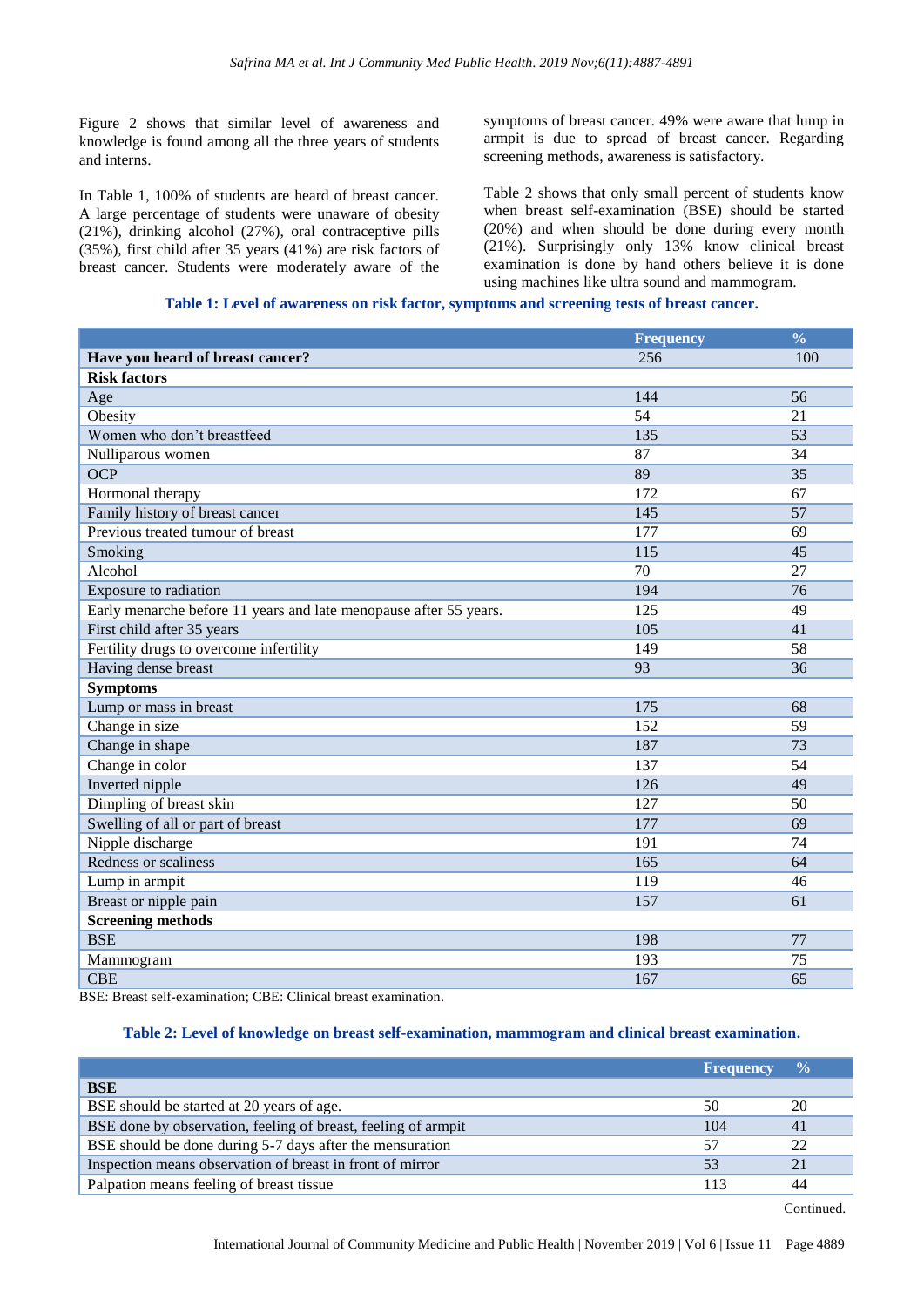|                                                                                  | <b>Frequency</b> | $\frac{0}{0}$ |
|----------------------------------------------------------------------------------|------------------|---------------|
| During palpation special attention should be given to armpit                     | 55               | 21            |
| During palpation right breast should be felt by left and vice versa              | 99               | 39            |
| Part of hand used to palpate the breast-finger pad                               | 56               | 22            |
| Methods of breast palpation-circles, wedges, lines                               | 93               | 37            |
| Mammogram (American Cancer Society Guidelines for the early detection of cancer) |                  |               |
| For women of age 45-54 years mammogram should be done once in a year             | 107              | 42            |
| Mammogram can be started above 40 years                                          | 77               | 30            |
|                                                                                  |                  |               |
| <b>CBE</b>                                                                       |                  |               |
| CBE is done by hand                                                              | 34               | 13            |
| CBE should be done by doctors and trained nurses                                 | 144              | 56            |
| CBE is recommended for family history of breast cancer                           | 114              | 45            |
|                                                                                  |                  |               |

BSE: Breast self-examination; CBE: Clinical breast examination.

Figure 3 depicts that 106 (41%) of 256 are aware of all the treatment modalities of breast cancer.



## **Figure 3: Level of awareness on treatment of breast cancer among the female undergraduate students.**

## **DISCUSSION**

This study was carried out to assess the level of awareness and knowledge of breast cancer among female undergraduate Allied health science student's students of a college in Chennai.

It was found that 55.47% of the study participants were having good level knowledge about breast cancer. This finding is comparatively low when compared to the results of another study conducted in Annamalai University, Chidambaram i.e., before intervention if considering both good and average level of knowledge as good knowledge.<sup>8</sup>

There was less knowledge regarding various risk factors especially of reproductive and contraceptive history of among students. A study conducted on urban population in Mumbai reveals the same.<sup>9</sup>

The percent awareness of risk factors, such as age at birth of first child, age at menarche, family history, alcohol consumption and obesity was observed to have increased with each successive year for the studies conducted over the 4-year period (2008-2012) in nursing students indicating a possible increase in cancer literacy in this group.<sup>10</sup>

Regarding the awareness of risk signs and symptoms is slightly higher when compared to study conducted among females in a hospital in North India and a study conducted among basic science students in Bengaluru in pretest.<sup>11,12</sup> Additionally two knowledge questions were asked in our study in which 48% know about painless nodules on breast are earliest sign of breast cancer and 37% known that palpable axillary lymph node along with lump in the breast is warning sign of breast cancer.

In our study overall awareness on screening methods is good i.e., 72% but knowledge regarding individual screening methods and overall i.e., 32% is not satisfactory. The knowledge in BSE is 30% which is very low when compared to pre-test of a study conducted in Udupi, Karnataka.<sup>13</sup> But it is much higher than a study done on basic science students in Bengaluru in pre-test which was  $18\%$ .<sup>12</sup>

Two attitude questions were asked in which 70% of them agree breast cancer is curable when detected early. 73% of them will see doctor immediately if they see any lump in breast or armpit. In a study conducted among nurses in a tertiary care hospital in sub Himalayan region 88.3% agree breast cancer is curable and 59.7% will consult  $\phi$  doctor on developing lump on breast.<sup>14</sup> In a study conducted on breast cancer awareness in South India 43% of the study group believe that breast cancer is curable. 85% of the study group is confident that early diagnosis increases longevity.<sup>15</sup>

Male breast cancer is rare and constitutes 0.5-1% of all patients with breast cancer. Male breast cancer imitate the behavioral pattern of post-menopausal female breast cancer.In countries like USA, Turkey rate of male breast cancer is increasing.<sup>16</sup> In our study 32% of students aware that breast cancer occurs in both sexes.